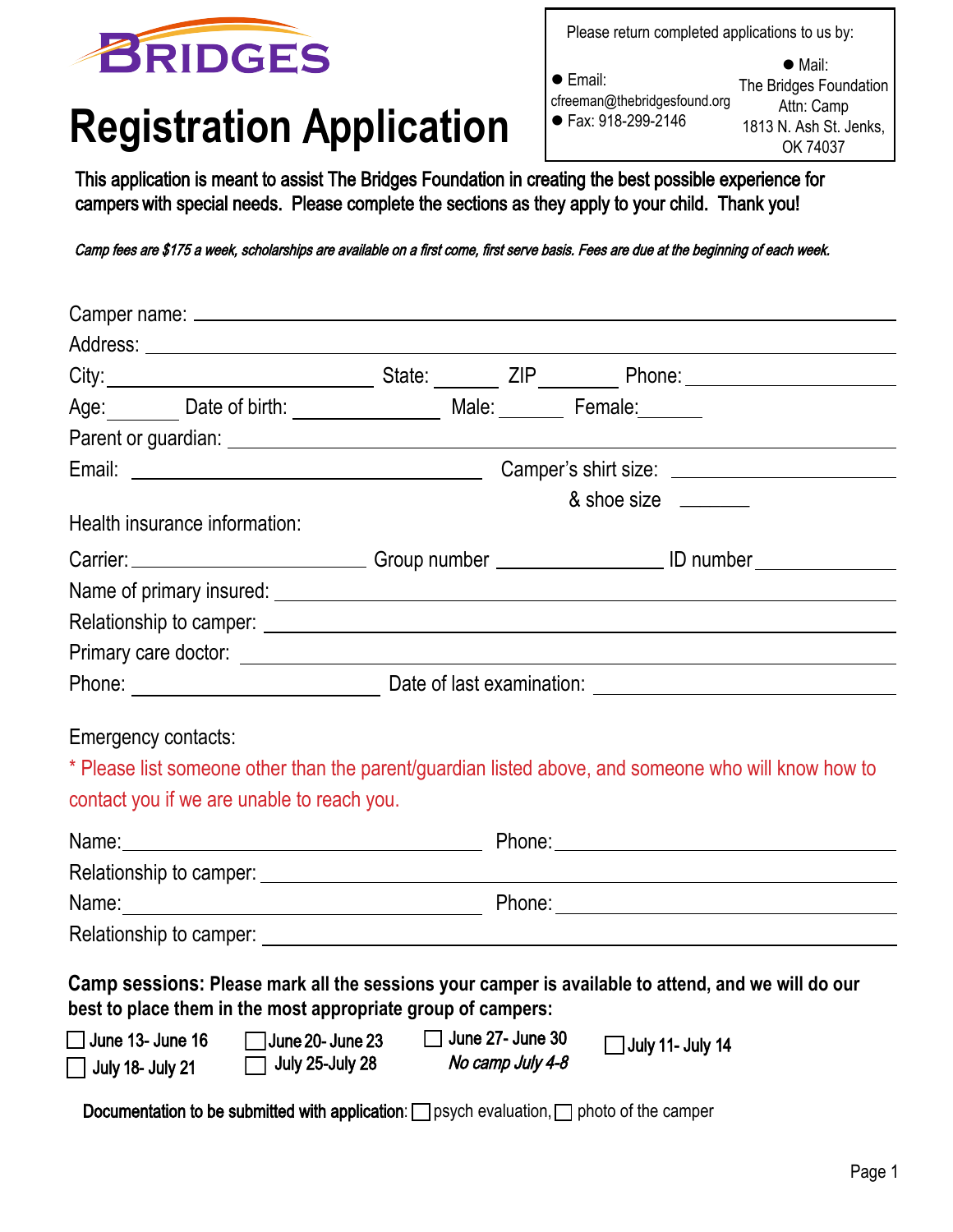| Camper's diagnosis: (Check all that may apply) |                                                       |                               |                               |  |  |
|------------------------------------------------|-------------------------------------------------------|-------------------------------|-------------------------------|--|--|
| $\Box$ Asthma                                  | Down syndrome                                         | $\Box$ Autism                 | $\Box$ Cerebral Palsy         |  |  |
| $\Box$ Epilepsy                                | $\Box$ ADD/ADHD                                       | $\Box$ Diabetes: Type I or II | $\Box$ Heart condition        |  |  |
| $\Box$ Asperger's                              | $\square$ Blind                                       | $\Box$ Dyslexia               | $\Box$ Traumatic brain injury |  |  |
| $\Box$ Seizure disorder                        | $\Box$ Hypertension                                   | $\Box$ Developmental delay    | $\Box$ Visual impairment      |  |  |
| $\Box$ Deaf                                    | $\Box$ Communication delay                            | $\Box$ Obesity                | $\Box$ Learning disability    |  |  |
| $\Box$ Spina Bifida                            | $\Box$ Intellectual disability                        | $\Box$ Hearing impaired       | $\Box$ Muscular dystrophy     |  |  |
| $\Box$ Multiple sclerosis $\Box$ Other         |                                                       |                               |                               |  |  |
|                                                | $\Box$ Spinal cord injury: Quadriplegic or paraplegic |                               |                               |  |  |
| $\Box$ Breathing difficulties:                 |                                                       |                               |                               |  |  |
| *Trach: Specify type                           |                                                       |                               |                               |  |  |

\*Any important surgeries, hospitalizations or medical complications that may affect the child's camp experience?

| <b>Medical information:</b>                                                                                                                                                                                                   |                                 |                      |                                                                                                       |  |
|-------------------------------------------------------------------------------------------------------------------------------------------------------------------------------------------------------------------------------|---------------------------------|----------------------|-------------------------------------------------------------------------------------------------------|--|
| <b>Vision</b>                                                                                                                                                                                                                 |                                 |                      |                                                                                                       |  |
| $\Box$ Sighted/ Normal                                                                                                                                                                                                        | $\Box$ Night blindness          | $\Box$ Legally blind |                                                                                                       |  |
| $\Box$ Partially sighted                                                                                                                                                                                                      | $\Box$ Color blind              |                      | □ Other: <u>___________________________</u>                                                           |  |
| Hearing                                                                                                                                                                                                                       |                                 |                      |                                                                                                       |  |
| $\Box$ Normal                                                                                                                                                                                                                 | $\Box$ Partial hearing          | $\Box$ Legally deaf  |                                                                                                       |  |
| $\Box$ Normal with aid                                                                                                                                                                                                        | $\Box$ Partial hearing with aid |                      |                                                                                                       |  |
| Communication<br>help) $\Box$ Yes $\Box$ No                                                                                                                                                                                   |                                 |                      | Is the camper able to understand and communicate his/her needs to others? (Ex. Food, drink, bathroom, |  |
| $\Box$ Verbal                                                                                                                                                                                                                 | $\Box$ Communication board      | $\square$ PECS       | $\Box$ Gestures                                                                                       |  |
| $\Box$ Non-verbal                                                                                                                                                                                                             | $\Box$ Electronic device        | $\Box$ Sign language | $\Box$ Other                                                                                          |  |
| If other, please explain: example and a series of the series of the series of the series of the series of the series of the series of the series of the series of the series of the series of the series of the series of the |                                 |                      |                                                                                                       |  |
| <b>Mobility</b>                                                                                                                                                                                                               |                                 |                      |                                                                                                       |  |
| $\Box$ Ambulatory (no assist)                                                                                                                                                                                                 | $\Box$ Wheelchair- power        |                      | Wheelchair- manual                                                                                    |  |
| $\Box$ Cane(s)                                                                                                                                                                                                                | $\Box$ Walker                   |                      |                                                                                                       |  |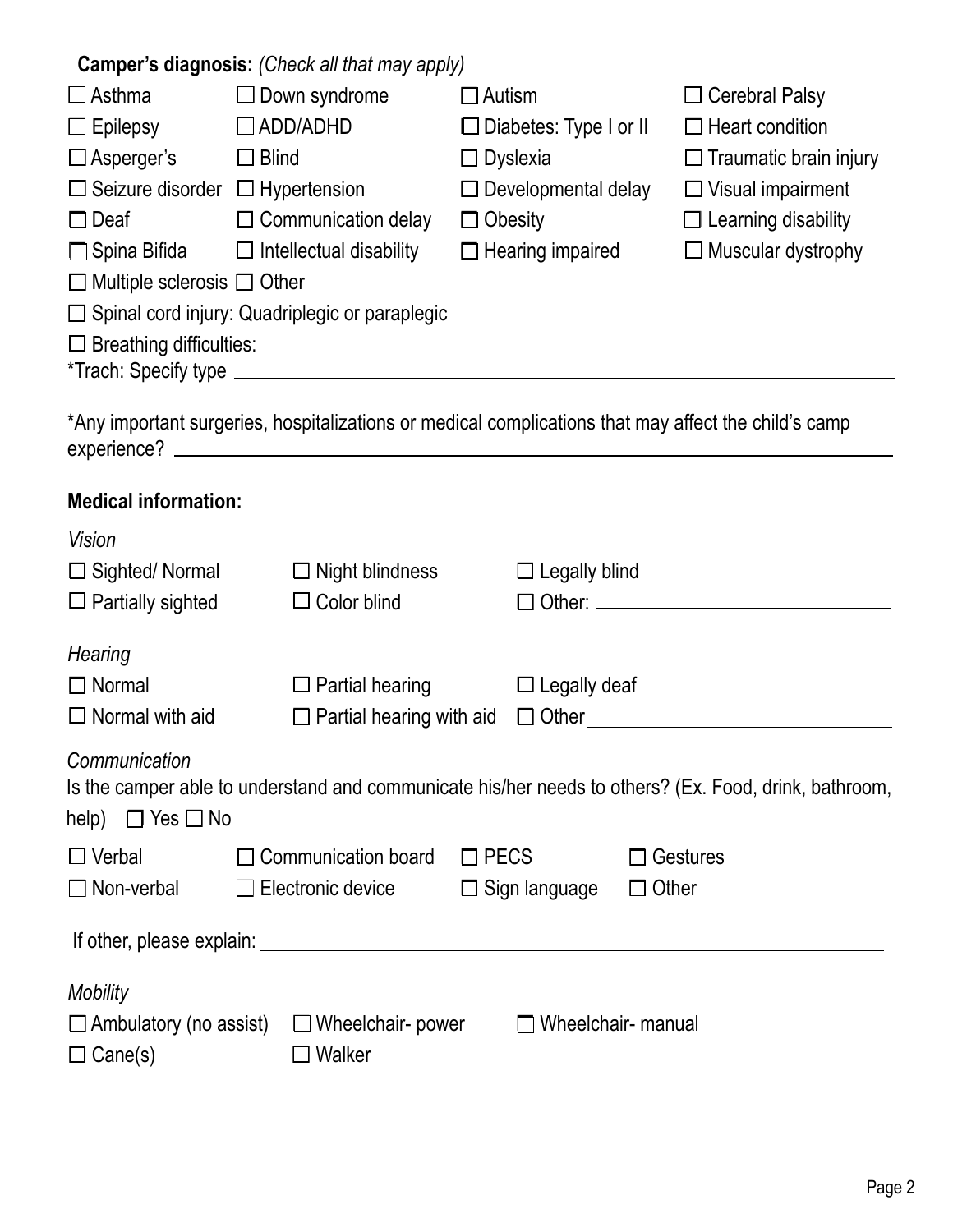| Seizure activity                                                      |                                                  |                                                                                                   |                                                                                                             |  |  |  |
|-----------------------------------------------------------------------|--------------------------------------------------|---------------------------------------------------------------------------------------------------|-------------------------------------------------------------------------------------------------------------|--|--|--|
| $\Box$ None                                                           | $\Box$ Petit Mal<br>(absence)                    | <b>Grand Mal</b><br><b>Complete Partial</b><br>$\perp$<br>(staring)<br>(generalized tonic/clonic) |                                                                                                             |  |  |  |
|                                                                       |                                                  |                                                                                                   |                                                                                                             |  |  |  |
|                                                                       |                                                  |                                                                                                   |                                                                                                             |  |  |  |
| How is the seizure treated?                                           |                                                  |                                                                                                   |                                                                                                             |  |  |  |
| $\Box$ Regular/scheduled meds                                         |                                                  | $\Box$ Emergency meds                                                                             | $\Box$ Both                                                                                                 |  |  |  |
|                                                                       |                                                  |                                                                                                   | Please describe the camper before, during and after the seizure: ___________________________________        |  |  |  |
| <b>Transfers</b>                                                      |                                                  |                                                                                                   |                                                                                                             |  |  |  |
| $\Box$ Standby                                                        |                                                  | $\Box$ Two person $\Box$ Mechanical lift                                                          | $\Box$ Other $\_\_$                                                                                         |  |  |  |
| $\Box$ Independent                                                    |                                                  | $\Box$ Stand and pivot $\Box$ One person total lift                                               | $\Box$ None                                                                                                 |  |  |  |
| Adaptive devices                                                      |                                                  |                                                                                                   |                                                                                                             |  |  |  |
| $\Box$ None                                                           | $\Box$ AFO's                                     | $\Box$ Leg braces                                                                                 | $\Box$ Prosthesis                                                                                           |  |  |  |
| $\Box$ Helmet                                                         | $\Box$ Glasses                                   | $\Box$ Hearing aids                                                                               | $\Box$ Splint                                                                                               |  |  |  |
| arrives to camp.                                                      |                                                  |                                                                                                   | *Parents/guardians will be asked to instruct camp staff on how to use special adaptive equipment when child |  |  |  |
| Other medical items to be aware of:<br>$\Box$ Rods<br>$\square$ Shunt |                                                  |                                                                                                   |                                                                                                             |  |  |  |
| Swimming                                                              | Can the camper swim with supervision? $\Box$ Yes | $\Box$ No                                                                                         | Please describe your child's swimming experience and routine, including any required equipment:             |  |  |  |
|                                                                       |                                                  |                                                                                                   |                                                                                                             |  |  |  |
|                                                                       |                                                  |                                                                                                   |                                                                                                             |  |  |  |
|                                                                       |                                                  |                                                                                                   |                                                                                                             |  |  |  |
|                                                                       |                                                  |                                                                                                   |                                                                                                             |  |  |  |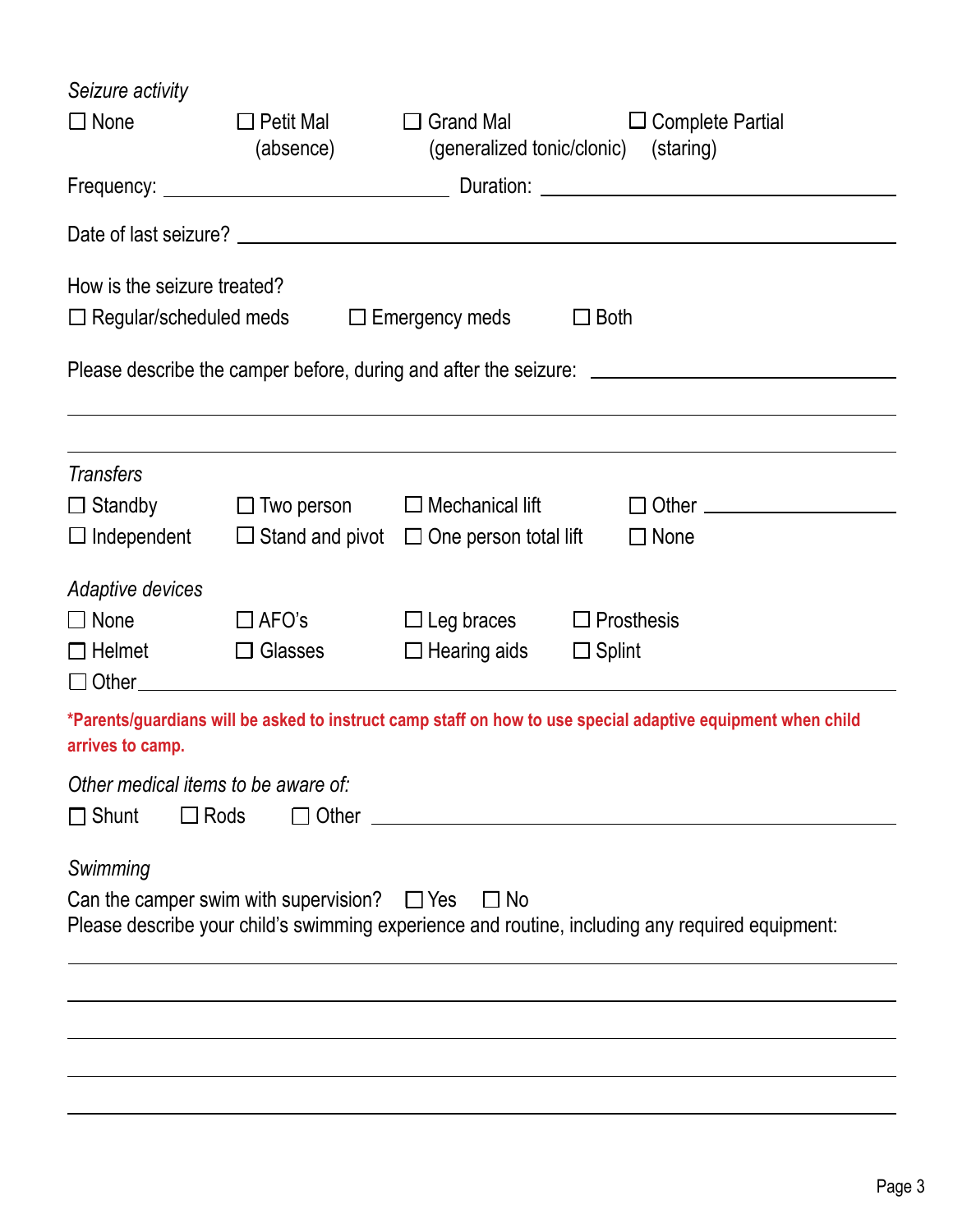## **Behavior:**

| General disposition: (Check all that may apply)      |                                                         |                |  |  |
|------------------------------------------------------|---------------------------------------------------------|----------------|--|--|
| $\Box$ Generally easygoing                           | $\Box$ Unsure of new situations                         | $\Box$ Wanders |  |  |
| $\Box$ Temper tantrums<br>$\Box$ Shy/withdrawn       |                                                         | $\Box$ Helpful |  |  |
|                                                      | Is this your child's first time staying away from home? |                |  |  |
| What does your child like? What is he/she afraid of? |                                                         |                |  |  |
|                                                      |                                                         |                |  |  |
|                                                      |                                                         |                |  |  |

In your opinion, what is your child's developmental age?

Please indicate how often your camper exhibits the following behaviors and the consequences:

| <b>Behavior</b>                              | How many times does<br>behavior occur?<br>Daily or monthly? | <b>What causes</b><br>behavior? | How do you address this<br>behavior? |
|----------------------------------------------|-------------------------------------------------------------|---------------------------------|--------------------------------------|
| Scratches, pinches or hits<br>self or others |                                                             |                                 |                                      |
| <b>Bangs head</b>                            |                                                             |                                 |                                      |
| <b>Grabs others</b>                          |                                                             |                                 |                                      |
| <b>Touches others</b><br>inappropriately     |                                                             |                                 |                                      |
| <b>Throws things</b>                         |                                                             |                                 |                                      |
| Gets into personal<br>belongings             |                                                             |                                 |                                      |
| Runs away                                    |                                                             |                                 |                                      |
| <b>Climbs on furniture</b>                   |                                                             |                                 |                                      |
| Uses inappropriate language                  |                                                             |                                 |                                      |
| Spits on others                              |                                                             |                                 |                                      |
| Dumps food or liquids                        |                                                             |                                 |                                      |
| <b>Strips clothing</b>                       |                                                             |                                 |                                      |
| <b>Other</b>                                 |                                                             |                                 |                                      |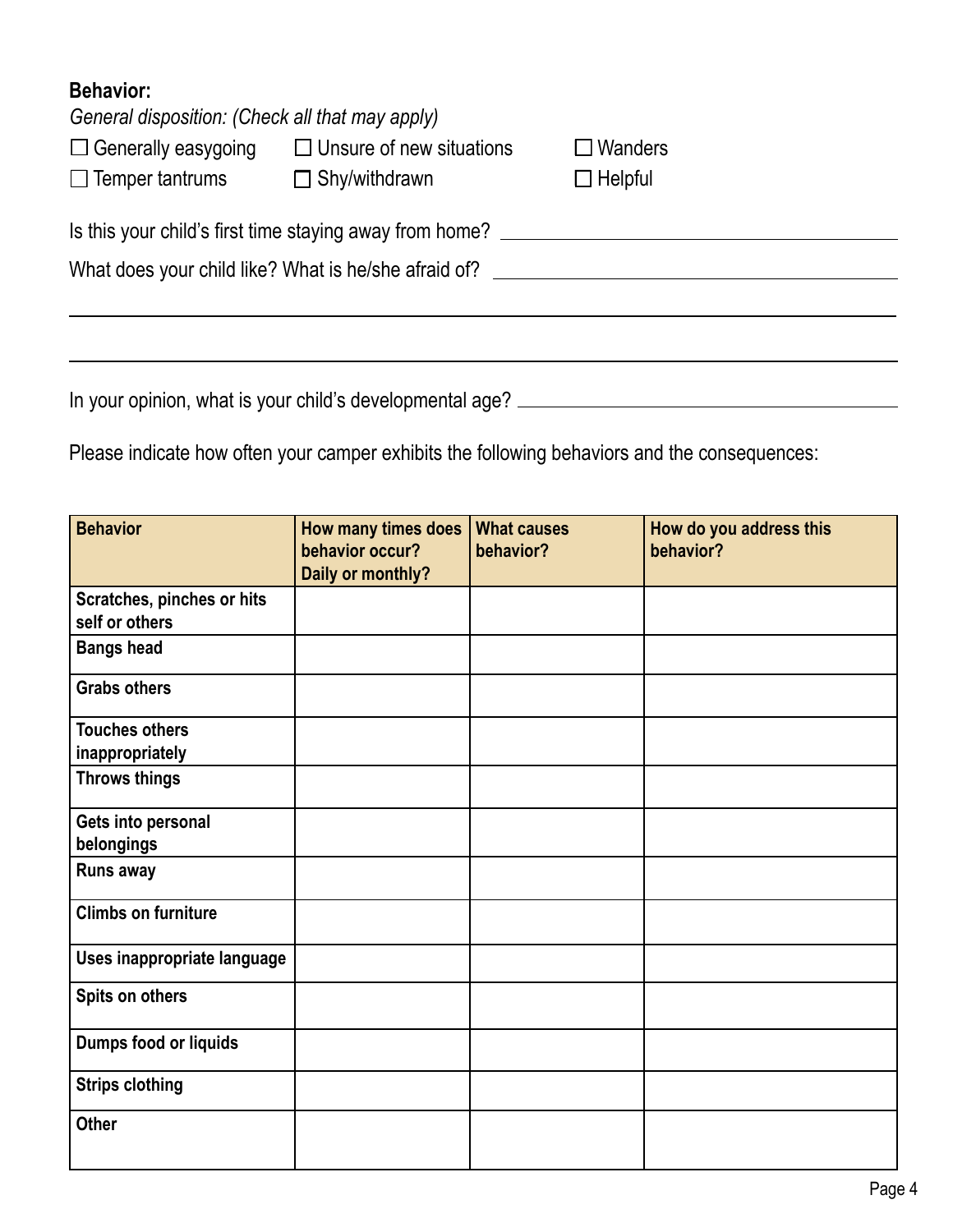## **Personal care information:**

| Eating                                                                            |                                                 |                                                                         |                             |  |  |  |  |
|-----------------------------------------------------------------------------------|-------------------------------------------------|-------------------------------------------------------------------------|-----------------------------|--|--|--|--|
| $\Box$ No Assist<br>Partial assist<br>$\Box$ Total assist                         |                                                 |                                                                         |                             |  |  |  |  |
| Please describe any assistance required for feeding: ____________________________ |                                                 |                                                                         |                             |  |  |  |  |
|                                                                                   |                                                 |                                                                         |                             |  |  |  |  |
| Diet                                                                              | $\Box$ G-Tube only $\Box$ G-Tube and oral foods | $\Box$ Normal $\Box$ Chopped food $\Box$ Blended/ puree $\Box$ Diabetic |                             |  |  |  |  |
|                                                                                   |                                                 |                                                                         |                             |  |  |  |  |
|                                                                                   |                                                 | Does the camper have any difficulty swallowing? $\Box$ Yes $\Box$ No    |                             |  |  |  |  |
| Toileting                                                                         |                                                 |                                                                         |                             |  |  |  |  |
| Bladder control:                                                                  | $\square$ No assist<br>$\Box$ Incontinent       | $\Box$ Needs reminder<br>$\Box$ Total assist                            | $\Box$ Occasional accidents |  |  |  |  |
| Bowel control:                                                                    | $\square$ No assist                             | $\Box$ Partial assist                                                   | <b>Total assist</b>         |  |  |  |  |
|                                                                                   |                                                 |                                                                         |                             |  |  |  |  |
|                                                                                   |                                                 |                                                                         |                             |  |  |  |  |
| Does your child wear:                                                             |                                                 |                                                                         |                             |  |  |  |  |
| $\Box$ Underwear<br>□ Other: ____________________                                 | $\Box$ Pull-ups                                 | $\Box$ Diapers                                                          |                             |  |  |  |  |
| Bathroom aids:<br>$\Box$ Urinal                                                   | Toilet chair                                    | $\Box$ Catheter                                                         |                             |  |  |  |  |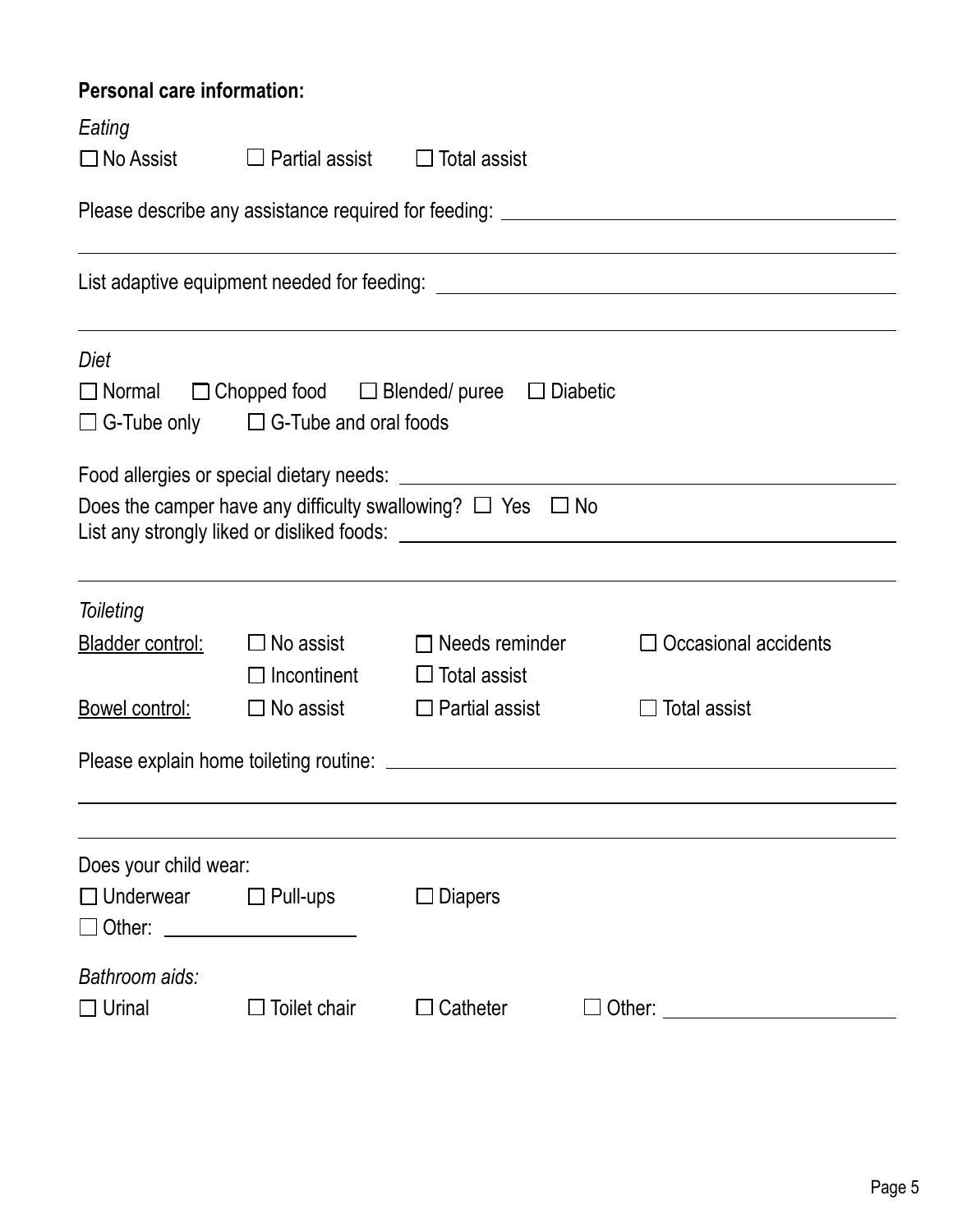| <b>Dressing</b>                                           |                                     |                                    |             |       |  |
|-----------------------------------------------------------|-------------------------------------|------------------------------------|-------------|-------|--|
| $\Box$ No assist $\Box$                                   |                                     | Partial assist $\Box$ Total assist |             |       |  |
|                                                           |                                     |                                    |             |       |  |
| <b>Medication information:</b>                            |                                     |                                    |             |       |  |
|                                                           | Does the camper have any allergies? | Medication                         | $\Box$ Food | Other |  |
| Does the camper take any medication? $\Box$ Yes $\Box$ No |                                     |                                    |             |       |  |
|                                                           |                                     |                                    |             |       |  |
|                                                           |                                     |                                    |             |       |  |

## **Consent:**

 This health history is correct as far as I know. My child has my permission to engage in all camp activities, including horseback riding, unless exceptions noted:

 I give my permission for medications to be administered by a MAT certified staff member and understand that WRITTEN INSTRUCTIONS ARE REQUIRED. This includes prescription and nonprescription drugs, as well as topical or external applications. Medications are to be labeled and given to the nurse at the start of camp; no medications can be left with your child for self-medication.

 In the event of injury, I hereby give permission to the medical personnel selected by the camp staff to order X-rays, routine tests and treatment; to release any records necessary for insurance purposes; and to provide or arrange necessary related transportation for my child. In the event I cannot be reached in an emergency, I hereby give permission to the physician selected by the camp director to secure and administer treatment, including hospitalization for my child.

Signature of Parent/ Guardian